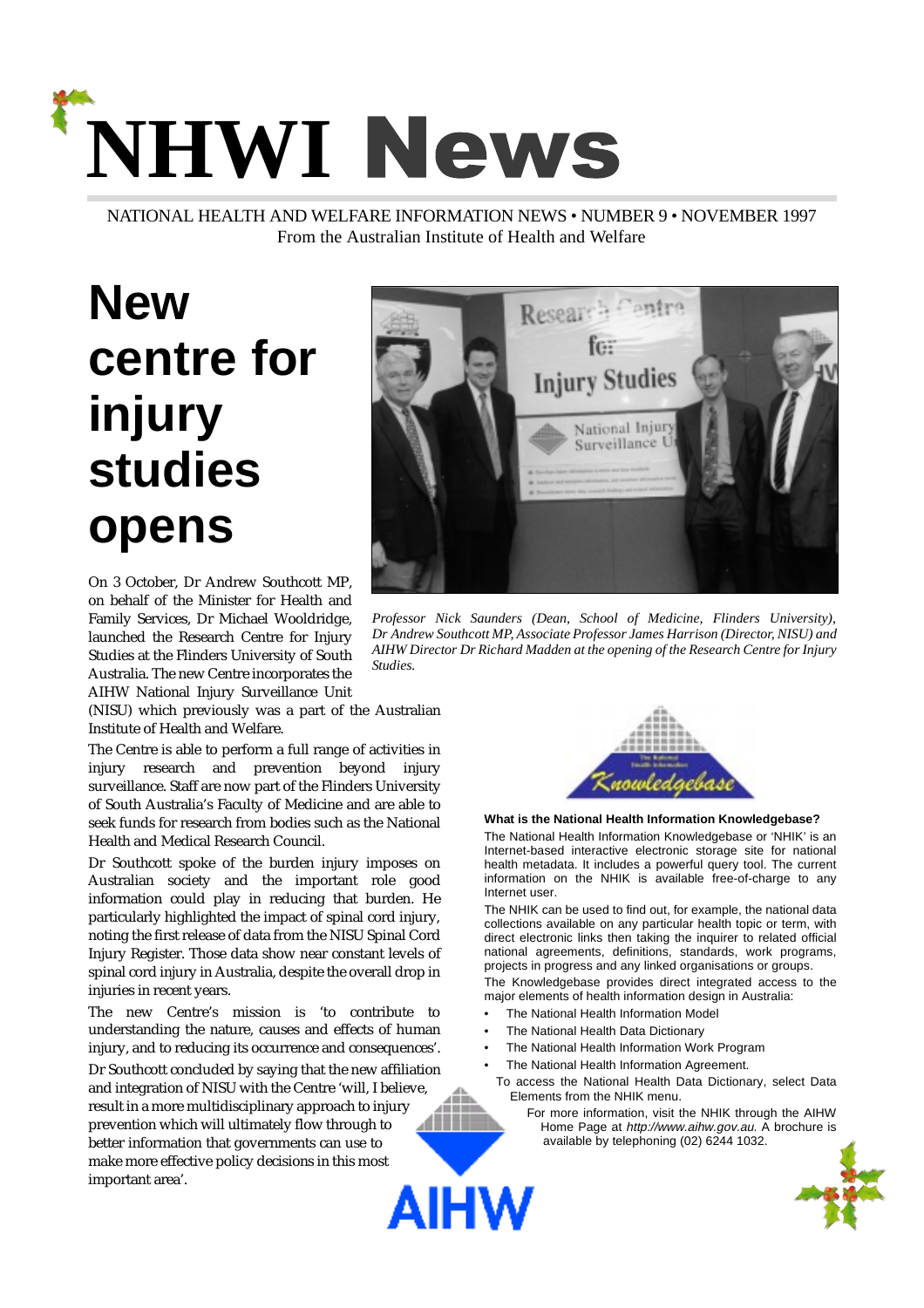<span id="page-1-0"></span>

#### **Injury surveillance**

Last month I had the pleasure of attending the launch of the Research Centre for Injury Studies at the Flinders University of South Australia ([see 'New centre for injury](#page-0-0) [studies opens' on page 1\)](#page-0-0). As mentioned in that article, the Centre incorporates the AIHW National Injury Surveillance Unit (NISU).

Around 6% of the AIHW appropriation (approximately \$450,000) goes to NISU, and thus NISU is an important part of the Institute's work program. The Commonwealth Department of Health and Family Services provides the Institute with \$300,000 to fund additional work at NISU. Besides continuing analyses of mortality and hospital activity data, NISU now has the potential to establish new data sources. A particular opportunity is surveillance of injuries that result in attendance at a hospital emergency department.

The total resources will enable a comprehensive injury surveillance program to underpin future injury prevention strategies as part of the National Health

#### **Contents**

| New centre for injury studies opens $\dots \dots \dots \dots$                 |
|-------------------------------------------------------------------------------|
| From the Director $\ldots \ldots \ldots \ldots \ldots \ldots \ldots \ldots$   |
| i on the Nation $\dots \dots \dots \dots \dots \dots \dots \dots \dots \dots$ |
| Spotlight on:                                                                 |
| National Public Health Partnership  5                                         |
|                                                                               |
|                                                                               |
| Recent publications $\dots \dots \dots \dots \dots \dots \dots \dots \dots$   |
| .   . <i>.</i> .                                                              |

#### **NHWI News**

*National Health and Welfare Information News* is a quarterly publication available from the Australian Institute of Health and Welfare, GPO Box 570, Canberra ACT 2601, Ph (02) 6244 1000 or Fax (02) 6244 1299, or visiting the Institute's website at *http://www.aihw.gov.au*. Subscription enquiries should be forwarded to this address or e-mailed to *pubs@aihw.gov.au.* Enquiries about articles may be e-mailed to *info@aihw.gov.au*.

**AIHW Catalogue Number HWI 10**

Priority Area program, as well as providing a solid base for a wider research agenda by the Research Centre.

AIHW wishes the new collaborating Centre well, and congratulates Flinders University on its initiative in establishing a new focus for injury research in Australia.

#### <span id="page-1-1"></span>**Public health information development**

As Director of the Institute I convene the National Public Health Information Working Group, a part of the work program of the National Public Health Partnership (NPHP) ([see 'National Public Health Partnership' on](#page-4-0) [page 5\)](#page-4-0). The Partnership was established by Australian Health Ministers in 1996 to coordinate and improve Australia's public health performance. The Working Group consists of representatives of the health agencies of the Commonwealth, States and Territories; the National Health Information Management Group; the Australian Bureau of Statistics (ABS); and Professor Tony Adams (formerly Chief Medical Advisor of the Department of Health and Family Services), as well as the Institute.

The Working Group is developing a National Public Health Information Model to guide the development of new public health information initiatives. Extensive consultation is planned before the model is considered for adoption by the Working Group.

The Working Group has commissioned preparation of a national public health information development plan. This will list and prioritise important public health information requirements.

The plan will provide an opportunity to focus on the need to broaden and systematise the various health surveys in Australia, and to build a capacity for periodic data collections on high priority topics. ABS presence on the Working Group will allow the ABS National Health Survey to be considered as part of the developing strategy.

As well, the established health survey capacity in several States is being reviewed to see if a national minimum data set can be incorporated in these surveys without compromising their capacity to collect data meeting State requirements.

Extensive consultation is proposed and a draft plan has been developed.

*Richard Madden, Director, AIHW*



#### **IT changes**

On the weekend of 11–12 October, the Institute replaced its Macintosh personal computers with IBM compatible computers. Staff switched off and disconnected their Macs for the last time on Friday night and returned on Monday morning to find their new computers on their desks ready to go.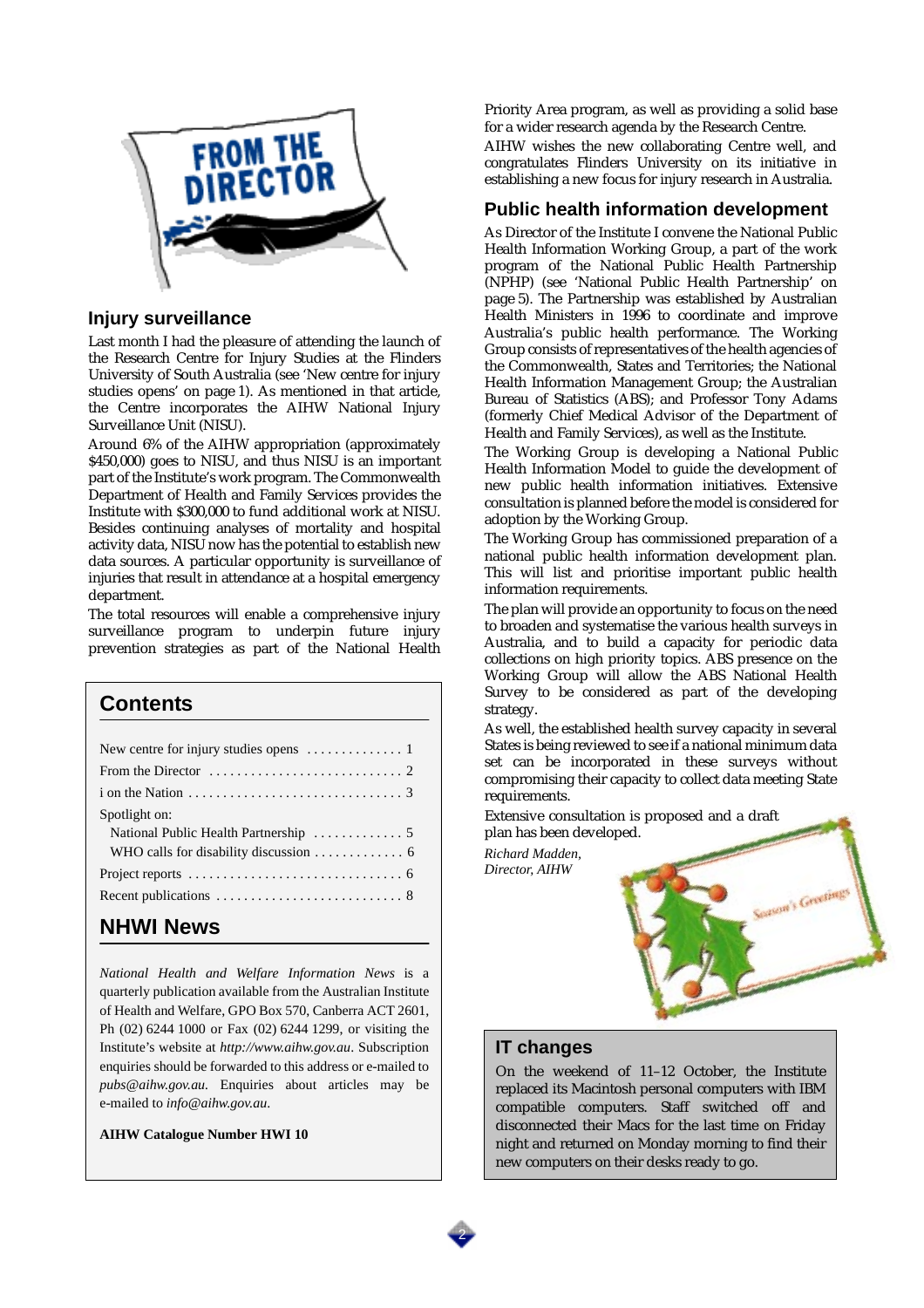<span id="page-2-0"></span>

## **Open employment services for people with a disability**

Jobs for people with a disability employed under the Commonwealth's open employment services program increased by 48%, from 4,736 to 7,027 during 1995. This was one of the findings of the report, *Open Employment Services for People with Disabilities 1995: The First Year of NIMS Data*.

The report, released in April this year, presents data for 1995 on open employment services for people with disabilities which are funded by the Commonwealth Department of Health and Family Services. This was the first year that comprehensive data on these services were collected under a new system, known as the National Information Management System (NIMS). NIMS is funded by the Department of Health and Family Services, and managed by the Institute in cooperation with an industry representative.

'At the end of 1995 over 18,000 clients ranging in age from 15 to 64 years were assisted by nearly 250 services in the open labour market', the senior author of the report, Dr Phil Anderson, said.

'Clients had a range of disability types. Over one-half were people with an intellectual or learning disability, 18% had a psychiatric disability and 12% had a physical disability.'

Information about the activities of open employment services and their clients during 1996 is available in *NIMS Data Briefing* no. 8, released in September 1997. The Institute's Disability Services Unit is currently preparing more detailed analyses of these data for presentation in a comprehensive new report on open employment services during 1996.

*Phil Anderson, AIHW, Ph (02) 6244 1125*

## **Aged care statistics series**

*Nursing Homes in Australia 1995–96: A Statistical Overview* will be released in November this year, providing up-todate and comprehensive statistical information on Australian nursing homes and their residents. The report covers:

- population and nursing home service capacity;
- nursing home residents and nursing home characteristics at 30 June 1996;
- nursing home admissions and separation in the 1995–96 financial year;
- nursing home resident characteristics;
- nursing home resident dependency.

This report will be particularly useful to aged care service planners, providers of aged care services, researchers in the field, and older people and their advocates.

The report is the first in a new series, Aged Care Statistics Series, following *Nursing Homes for the Aged—A Statistical Overview* and *Hostels for the Aged—A Statistical Overview*, which were published by the Commonwealth Department of Health and Family Services.

In order to provide up-to-date information, the 1995–96 report will be published first. The nursing home report for 1992–93, 1993–94 and 1994–95 will be subsequently published as one volume, providing users with a complete set of historical nursing home data. Prior publication of the nursing home series was for 1991–92.

*Zhibin Liu, AIHW, Ph (02) 6244 1174*

#### **1995 National Health Survey results**

The 1995 National Health Survey (NHS) is the second of a five-yearly population survey series designed to obtain national benchmark information on a range of healthrelated issues and to enable the monitoring of trends in health over time. The surveys have been conducted by ABS in cooperation with health agencies and comprise a core data set which is repeated in successive surveys and a supplementary data set which can be varied from survey to survey to address key health issues of the day. The aim of the 1995 survey was to obtain information about the health status of Australians, their use of health services and facilities and about health-related aspects of their lifestyle such as smoking, alcohol consumption and exercise. The survey was conducted throughout the 12-month period February 1995 – January 1996.

A selection of final results from the 1995 health survey was published in August in *National Health Survey: Summary of Results, Australia 1995* (4364.0). This publication provides an overview of the main topics covered in the survey, including indicators of the health status of the population, their use of health services and other actions taken for their health, together with healthrelated aspects of their lifestyle.

Major findings from the survey include:

3

- More than 80% of Australians aged 15 and older consider themselves in good to excellent health.
- The proportion of the population with a medical condition increased with age to well over 90% of those aged 65 and older.
- The most common medical conditions were long- or shortsight (reported by 21% of the population), arthritis (15%), hayfever (14%), headaches (13%), and asthma and hypertension (each 11%).
- Three-quarters of the population took some action for their health in the previous two weeks, most commonly the use of medications and consultation with a health professional.
- One-quarter of the population took vitamins or minerals in the previous two weeks, 24% used pain relievers and 10%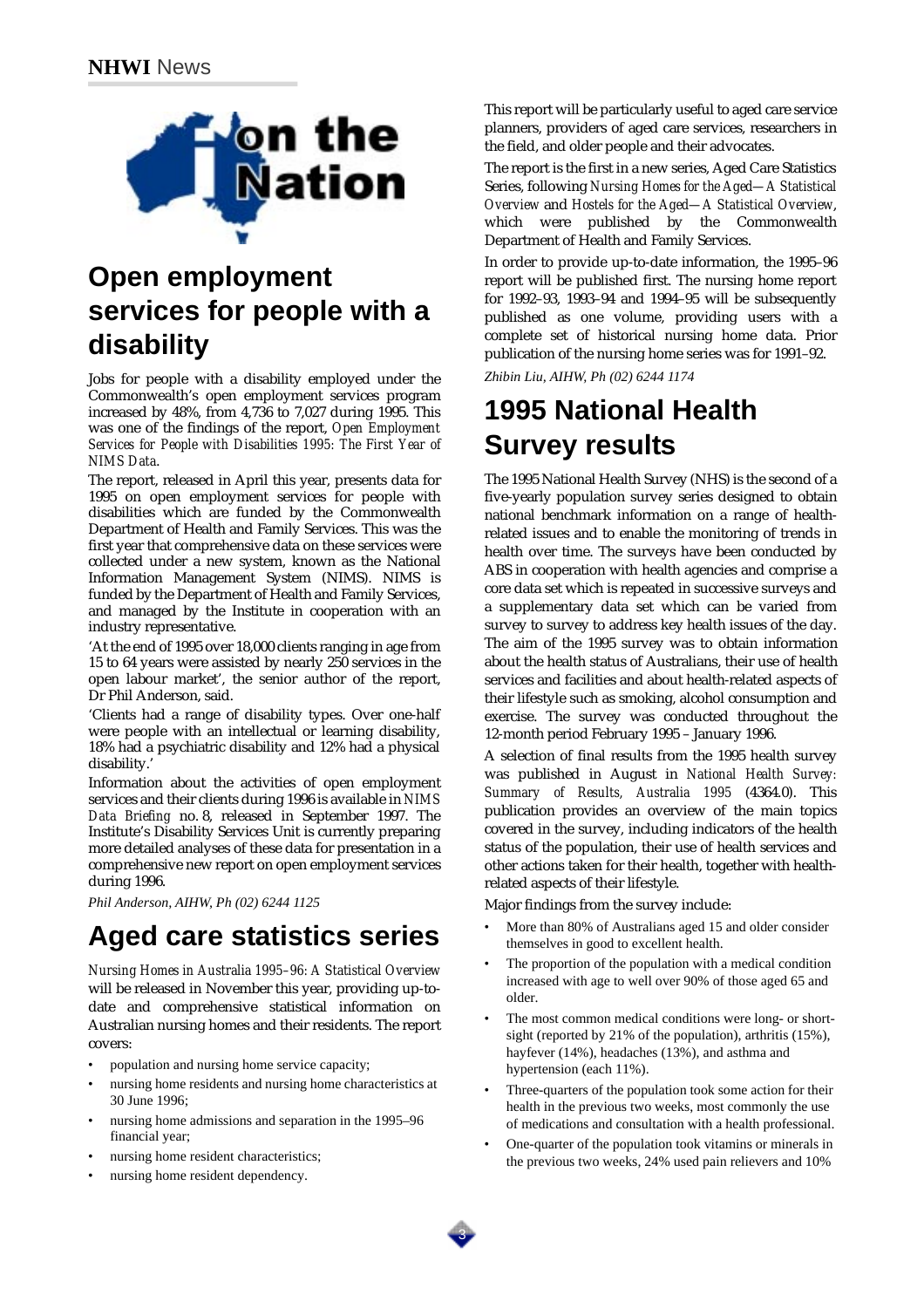used skin ointments or creams. Around 30% of those using pain relievers did so on advice of a medical professional.

Further survey releases expected this year include:

- a computer file containing de-identified respondent records from the survey;
- publications, including *SF-36 Population Norms* (4399.0), *Diabetes* (4371.0), *Cardiovascular Conditions* (4372.0) and *Private Health Insurance* (4334.0).

In addition, results of the survey can be provided to meet individual requirements.

*Mike Langan, ABS, (02) 6252 6403*

#### **National Health Priority Areas**

On 13 August this year, *The First Report on National Health Priority Areas 1996*, a joint publication of the Commonwealth Department of Health and Family Services and the Australian Institute of Health and Welfare, was released. The report focuses on the health of Australians by documenting progress in the five priority areas of cardiovascular health, cancer control, injury prevention and control, mental health and diabetes mellitus.

The Institute, which has responsibility for monitoring and reporting against the five priority areas, provided the statistical component of the report. Information on several mortality, morbidity and risk factor indicators, based on analyses of time series and trend projections, was drawn together by several units of the Institute. First in a biennial reporting cycle, the report reveals the following salient trends in the five priority areas:

- Cardiovascular disease continues to decline, but too many Australians remain at risk to develop the disease. The disease is still the leading cause of death in Australia, with over 30,000 deaths from coronary heart disease in 1994 alone.
- Cancer remains one of the biggest killers in Australia. Between 1986 and 1994, the age-standardised death rates for all cancers have remained stable, but generally, incidence rates have increased. However, continuing advances in screening, early intervention, management and palliative care provide opportunities for achieving better health outcomes.
- Reductions in often preventable injury mortality and morbidity have been observed over the past several years. Favourable progress towards many of the injury targets for the year 2000 was noted.
- Mental illness affects many Australians, and there are increasing opportunities to reduce its impact through a range of specific interventions targeted at certain groups. However, limited information was available in 1996 to report progress in this priority area.
- The rising incidence of diabetes, particularly in the Indigenous population, was noted as a major concern in the report.

*Kuldeep Bhatia and Marijke van Ommeren, AIHW, Ph (02) 6244 1144*

## **Mental health care of older people**

The Institute is taking part in the second stage of the Scoping Study on Older People and Mental Health. The Scoping Study is considering how health care delivery in the residential and community care systems for the aged can be improved to meet the accommodation, care and treatment needs of older people who have complex mental health disorders and to provide support for their carers. Work at the Institute will: investigate available data sources and make recommendations for data development in support of mental health service delivery appropriate and relevant to the care of older people with<br>mental health disorders: and take forward mental health disorders; recommendations from the first stage of the Scoping Study in support of identified information requirements<br>for policy development service planning and policy development, service planning and improvements in the quality of care for the target group. The Institute will examine existing national collections, and will identify data sources that can provide information on:

- the range of services currently available to older people with chronic or complex mental health disorders;
- the extent of service provision through community-based mental health services, in day programs and in residential care;
- the regional distribution of beds for admitted patients, in both acute and extended care services.

It is anticipated that the results of the study will provide a comprehensive picture of the capacity of the health care system to respond to the needs of the target group. The



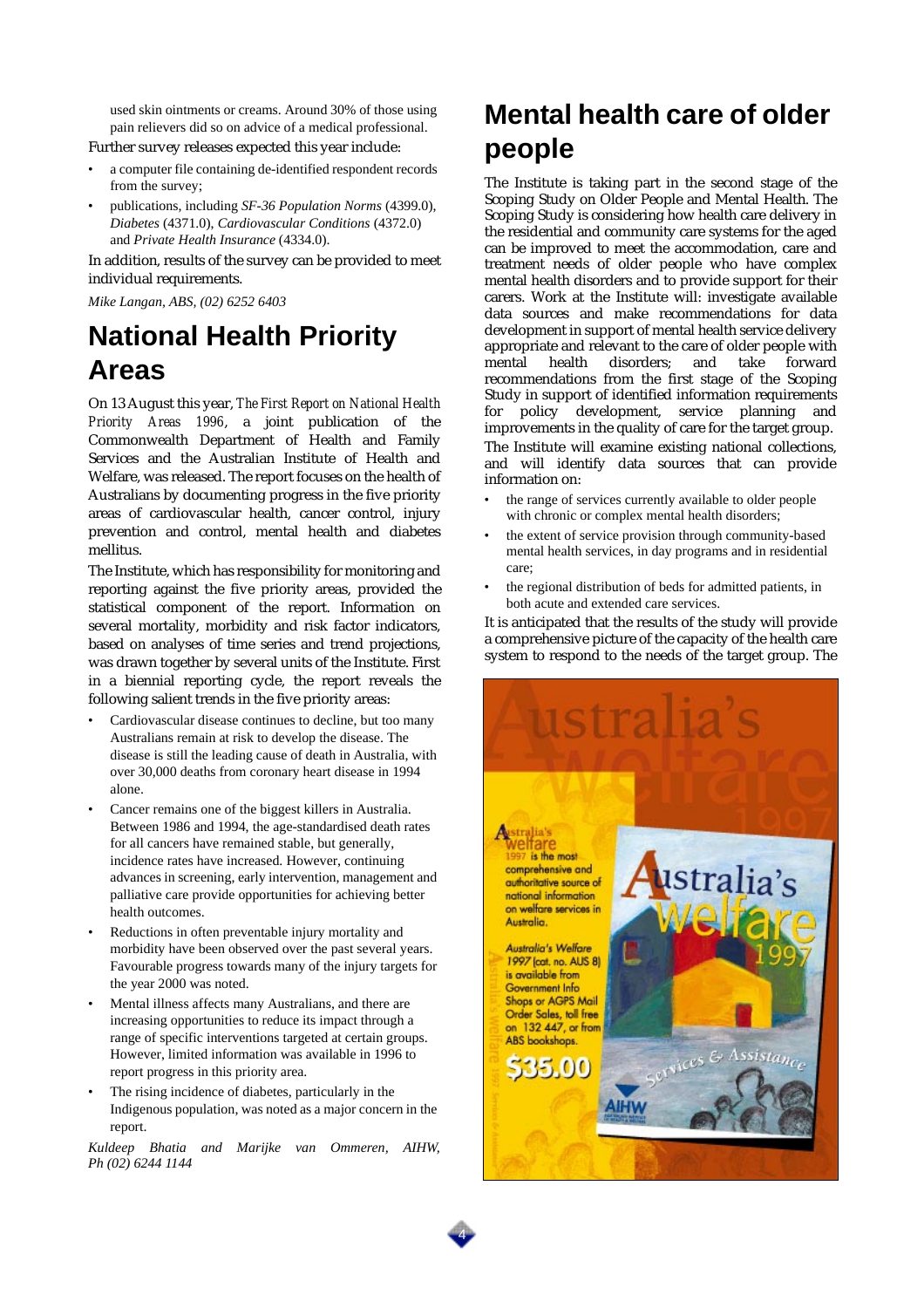#### **NHWI** News

work program will progress to a feasibility study relating to service access blocks, particularly for consumers who have chronic or complex illnesses, and will make recommendations for improved national information collection in this field of service delivery.

The Scoping Study has been funded under the National Action Plan for Dementia Care, and is supported by the Australian Health Ministers' Advisory Council National Mental Health Working Group. A steering group, which includes representation from the Commonwealth, States, Territories, consumer groups and the health professions, is convened by the Commonwealth Department of Health and Family Services.

*Janis Shaw, AIHW, Ph (02) 6244 1120*

#### **Health expenditure**

*Health Expenditure Bulletin* no. 13, showed trends in the overall levels of expenditure on health services by government and non-government sectors between 1989–90 and 1995–96. It also provided detailed information on health services expenditure by area of expenditure (hospital services, medical services, pharmaceuticals etc.) between 1989–90 and 1994–95. The bulletin showed that expenditure on health services in Australia in 1995–96 amounted to \$41.7 billion and, for the third consecutive year it represented 8.5% of gross domestic product. More than two-thirds of the expenditure (67.7%) was funded by governments—the Commonwealth providing \$18.9 billion (45.2% of the total) and the State and Territory Governments a further \$9.3 billion (22.4%).

Health services expenditure, as a proportion of gross domestic product, rose to its highest level of 8.6% in 1991–92, before falling to 8.5% in 1993–94. The ratio remained stable at 8.5% in each of the subsequent two years, 1994–95 and 1995–96.

Real growth in health expenditure averaged 3.8% per year between 1989–90 and 1995–96. The highest growth was in funding by the Commonwealth, which averaged 5.0% per year. Health services funding by State and Territory Governments and local government authorities grew at an average of 1.6% per year, while nongovernment funding of health services grew by 3.8% (as did total health expenditure).

The major growth areas in recurrent health expenditure between 1989–90 and 1994–95 were:

- expenditure on private hospital care (an average of 8.3% per year);
- medical services (5.4%);
- pharmaceuticals (8.0%).

Despite the relatively high growth in recurrent expenditure on private hospital services, recurrent expenditure on hospitals overall grew at a modest 2.0% per year between 1989–90 and 1994–95. This was due to the very low growth in expenditure on public acute hospitals (1.0% per year) and the reduction in expenditure on public psychiatric hospitals (–4.7%) over the period.

Some of the slowdown in expenditure on health services in recent years has been due to the low rate of health inflation in Australia. This has resulted in relative stability in the costs of inputs to health services which has,

in turn, contributed to stability in expenditure overall. Between 1993–94 and 1995–96, health inflation was, in fact, lower than the general rate of inflation—health inflation was 1.6% compared with a general inflation rate of 2.1%.

*Tony Hynes, AIHW, Ph (02) 6244 1160*



## <span id="page-4-0"></span>**National Public Health Partnership**

The National Public Health Partnership was established by Australian Health Ministers in October 1996, and a Partnership secretariat has now been established in Melbourne (see contact details over page).

The broad aims of the Partnership are to improve the health status of all Australians by improving coordination and collaboration in the national public health effort, and to strengthen public health infrastructure and activity.

The Partnership group consists of the Chief Health Officers or Directors of Public Health of the States and Territories, and the Commonwealth, and senior representatives of the National Health and Medical Research Council and the Australian Institute of Health and Welfare. This group is a sub-committee of the Australian Health Ministers' Advisory Council.

Governments provide most public health services in Australia, but non-government organisations play a critical role in areas such as disease prevention, health promotion, education and research. Consequently, a Partnership advisory group is being established, comprising representatives of key non-government organisations. Professional, community, and consumer organisations are likely to be represented as well as academic bodies.

The Partnership group has identified the following seven priority work areas:

- 1 Review public health legislative and regulatory frameworks with a view to harmonising them.
- 2 Develop a national public health information framework and improved systems of data collection ([see 'Public health](#page-1-1)  [information development' on page 2](#page-1-1)).
- 3 Develop a national public health research and development strategy.
- 4 Establish a coordinating and monitoring system across national public health strategies and programs.
- 5 Investigate means of improving public health planning and decision-making.
- 6 Consider best practice standards and benchmark performance.

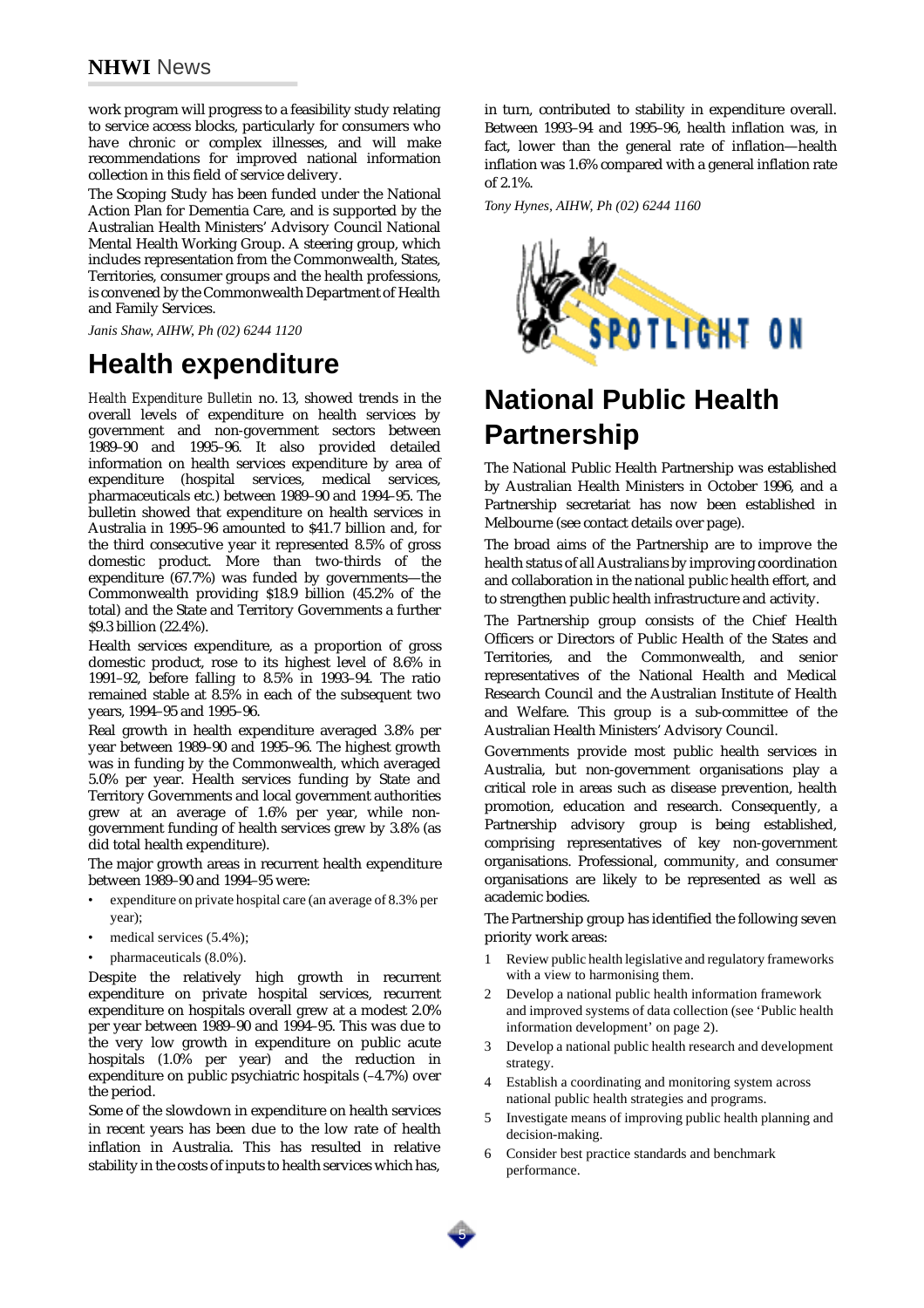7 Conduct a review of issues surrounding public health workforce development, and establishing key priorities and strategies.

For further information, contact Dr Vivian Lin, Executive Officer, National Public Health Partnership, c/- Public Health Division, Level 11, 555 Collins Street, Melbourne Vic 3000; Ph (03) 9616 7601, Fax (03) 9616 7929 or E-mail *vivian.lin@health.gov.au*.

## <span id="page-5-1"></span>**WHO calls for disability discussion**

On 23 October, Dr Bedirhan Ustun, senior scientist with the World Health Organization (WHO) and coordinator of the International Classification of Impairments, Disabilities and Handicaps (ICIDH) revision, launched the Institute's discussion paper, *The Definition of Disability in Australia: Moving towards National Consistency*. Dr Ustun said he hoped there would be a great deal of discussion of the paper, and of the revised draft ICIDH-2 in Australia.

'Some people may not be aware of how much interest and discussion there is of these issues among the disability community', said Ros Madden, co-author with Tracie Hogan. 'But we expect quite a lot of interest in the paper and hope to receive many comments from those living and working in the field. This will help the Institute to work towards better national data on disability, and to represent Australian views more effectively in the ICIDH revision.'

The paper discusses terminology and data definitions, and seeks views on some ideas for greater nationalconsistency in data collection. The paper makes suggestions as to how to progress towards the ultimate aim of greater consistency in data definitions, enabling an improved picture of the need for, and provision and use of, disability services in Australia.



*Dr Bedirhan Ustun (right), WHO senior scientist and ICIDH revision coordinator, with authors Ros Madden (centre) and Tracie Hogan (left) at the launch of* The Definition of Disability in Australia: Moving towards National Consistency.

The discussion paper is available from the Institute or via the Internet (*http://www.aihw.gov.au*). Issues for discussion are raised, and comment on these issues sought, via questionnaires enclosed in the report, while feedback is via the Institute's website and discussions to be held by the authors.

<span id="page-5-0"></span>*Tracie Hogan, AIHW, (02) 6244 1179, or Ros Madden, AIHW, (02) 6244 1189*



## **National Codeset Project: Community Based Health Services**

The National Codeset Project for Community Based Health Services is part of the 1997–98 National Health Information Work Program. The Community Health Information Management Enterprise (CHIME) is responsible for this project while Doll Martin and Associates have been contracted by CHIME to undertake the codeset development work. The development of these codesets supports one of the major recommendations of the final report for the Primary and Community Health Services National Information Management project.

The project involves the development of a set of standard codes to populate the classification structure within the Community Health Information Model, Version 2.1, and is to be used as the basis for the Community Health Information System, which is also being developed under the direction of CHIME.

The scope of the codesets to be developed in this project is a reflection of the focus of the Model, which observes the priority identified by community-based health workers that it be 'clinically useful', and support the information management requirements of all types of health services delivered in a community-based setting. The work program recognises the distinction between the levels of detail that are required to support local operating needs and those required to support common reporting at State, national and international levels. The work program will concentrate on obtaining agreement to the common-level codes through the development of a 'starter kit' of codes which support the detail required at the local level.

The development of codesets will incorporate, wherever possible, work already done in related areas and existing national and international information standards. A series of workshops will be conducted in each State and Territory for the following focus areas: mental health; community and primary care; dental health; drug and alcohol; sexual health; general counselling and support;

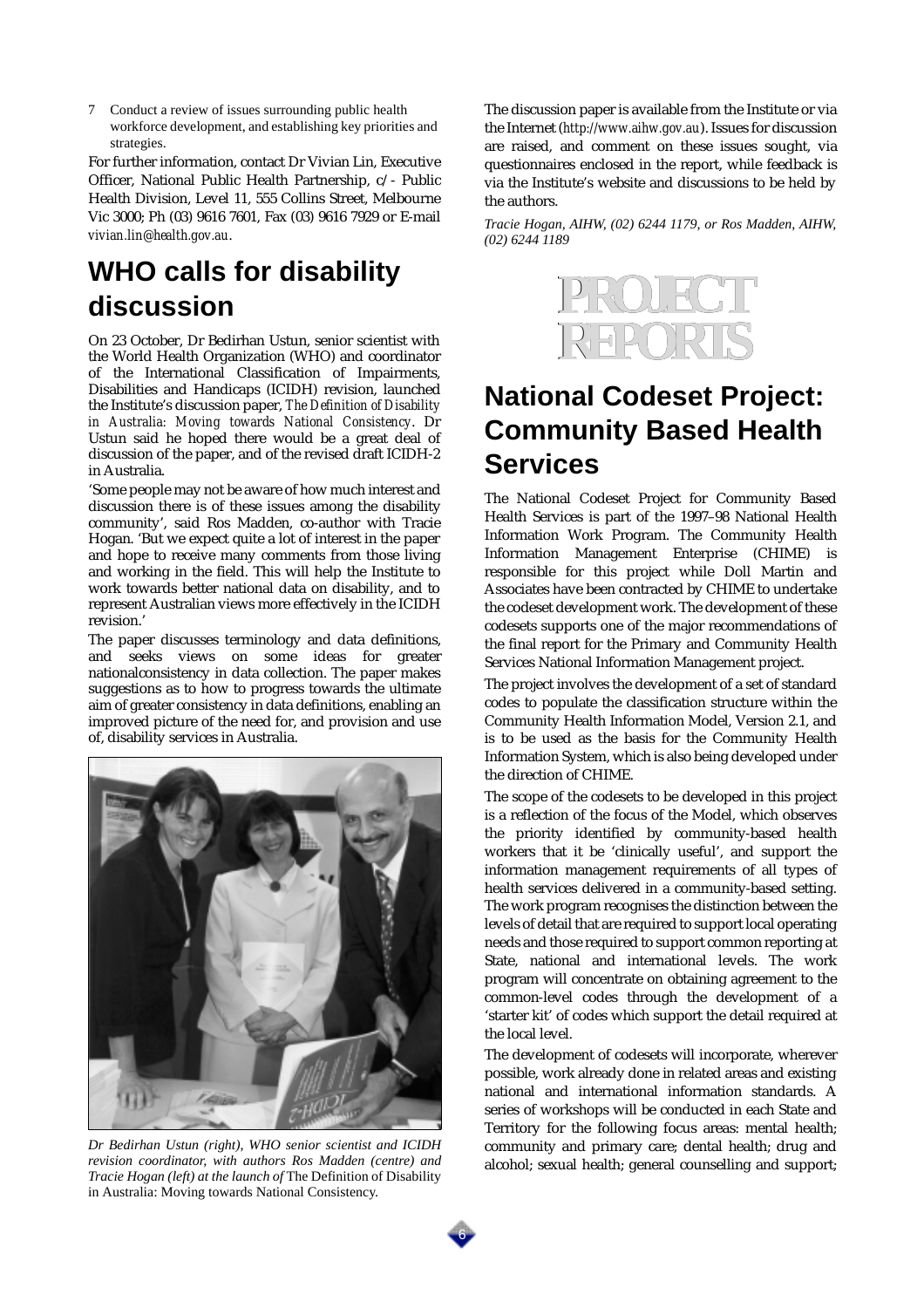society and environment; child, adolescent and family; and aged care, rehabilitation and disability.

*Trish Ryan, AIHW, Ph (02) 6244 1109*

## **National Public Health Information**

The National Public Health Information Working Group has been established by the National Public Health Partnership (NPHP) to help facilitate and provide highlevel advice for the development of Australia's public health information. Convened by Dr Richard Madden, AIHW Director, the Working Group will make recommendations to the Partnership on public health intelligence (national priorities, concerted national action, work programs, funding implications and other datarelated issues), and will also promote national consistency in data collections related to public health (information content, information structure including standardised definitions and methods).

The Working Group has already focused on the major initiatives under way to improve public health information in Australia, as the first step to identifying and filling the large gaps that exist.

The second concern is obtaining regular information on a range of health risks, attitudes and needs in Australia. Several States now run regular surveys, and the Working Group hopes to develop a common minimum data set for these surveys. The need for a limited national survey is also being investigated.

A work plan is under development which will include the two topics described above, as well as the development of public health indicators and other information requirements that are emerging as the scope of the Public Health Partnership becomes clearer.

The Working Group Secretariat is located at the Australian Institute of Health and Welfare. For further information, write to the Secretariat, National Public Health Information Working Group, c/- Australian Institute of Health and Welfare, GPO Box 570, Canberra ACT 2601; Ph (02) 6244 1144 and (02) 6244 1131; Fax (02) 6244 1166.

*Kuldeep Bhatia, AIHW, Ph (02) 6244 1144*

#### **International progress towards standardised metadata**

*Metadata: the identifying, definitional, relational, representational and administrative attributes of data. The National Health Data Dictionary is an example of published metadata.*

In July a Joint ANSI/ISO Workshop on Metadata Registries was held at the University of California, Berkeley. The aim of the workshop was to improve access to, and sharing of information on, metadata standards, and to move towards more interoperable metadata registries.

Nigel Mercer, from the Institute, was invited to attend the workshop and report on the work conducted in Australia. Nigel Mercer advised that the developmental work on the National Health Information Knowledgebase and associated products, including the National Health Information Model, National Health Information Agreement and National Health Data Dictionary, is very well regarded. The Knowledgebase was acknowledged as a leading example of a publicly available metadata registry.

The Berkeley workshop reflects an increased recognition of the importance of metadata management, and the development of tools and standards in support of this. ISO/IEC 11179 *Specification and Standardization of Data Elements*, the ISO Standard which provides the structural basis for Version 6.0 of Australia's *National Health Data Dictionary,* was the subject of much discussion at the workshop. Further development of this Standard, and the production of similar Standards for other areas of metadata were supported.

The Berkeley workshop has made a series of recommendations, including to the ISO/IEC Joint Technical Committee 1, Information Technology. The Institute will continue to monitor the development of this area of standards development, and assess it suitability for Australian metadata management.

Further information on the Berkeley workshop is available on the Internet via *http://www.lbl.gov/~olken/ EPA/ Workshop*.

*Nigel Mercer, AIHW, Ph (02) 6244 1147*

## **Referrals and health service messaging**

The Communications Subcommittee of the Standards Australia Committee IT/14 Health Informatics has convened a working group, called IT/14/6/6 Referrals and Health Service Messaging Working Group, to develop an Australian Standard for electronic messaging of health care information. The Working Group also serves as a national forum for the identification of issues relating to exchange of health care information including privacy and coding. This group has met twice and has a particular focus on the electronic transfer of summary information about a patient or client between one health care provider and another occurring at the point of service referral.

This work provides an important framework for electronic health care messaging between stakeholders in an environment of rapid change and development in information technologies. It is designed to support the transfer of information between one care provider and another where different information systems are in use. The Working Group is paying particular attention to developing an Australian Standard that will be compatible with developing international protocols for electronic messaging—especially the HL7 Standard developed in the USA.

*Joe Christensen, AIHW, Ph (02) 6244 1148*